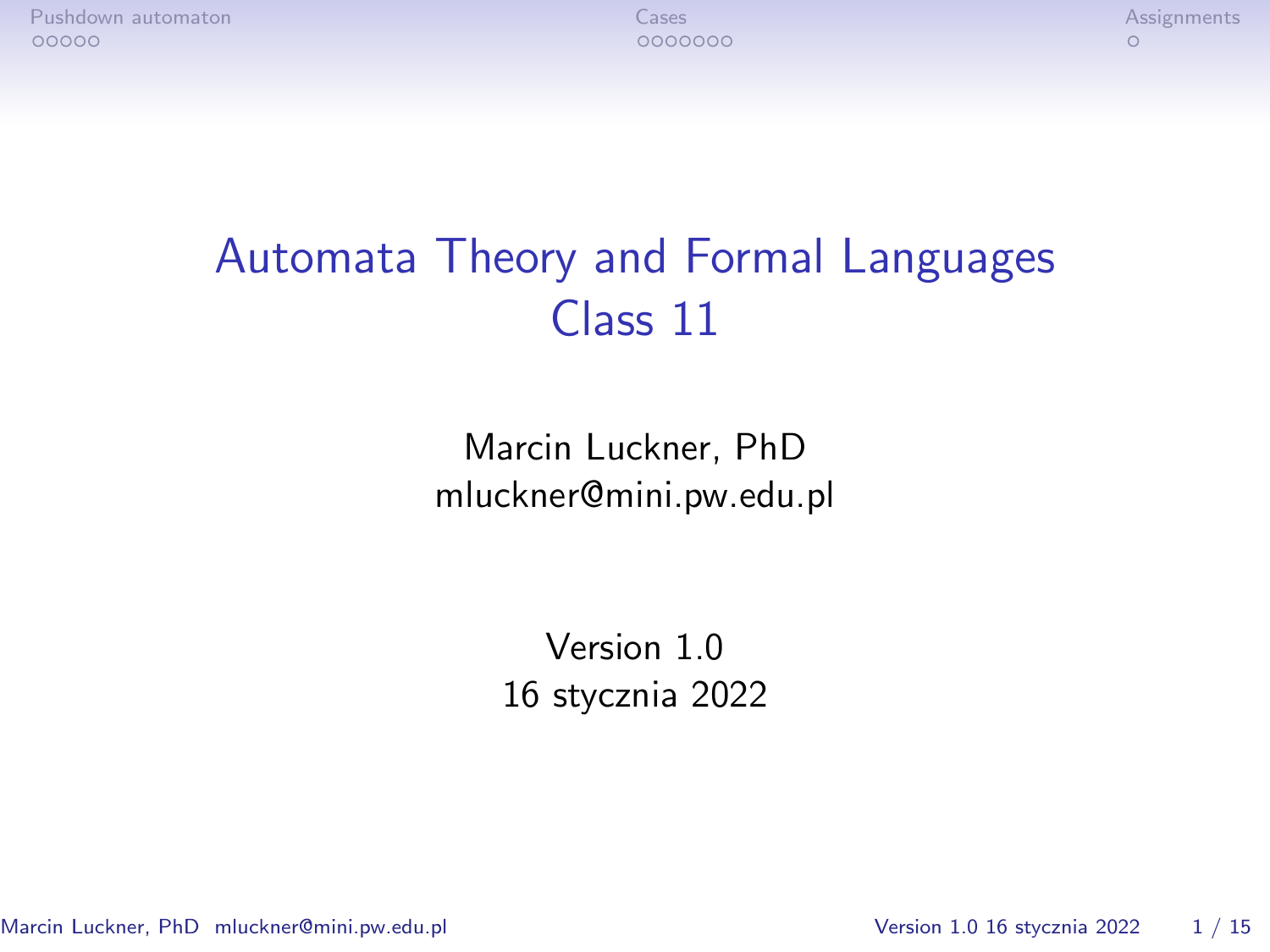<span id="page-1-0"></span>[Pushdown automaton](#page-1-0) [Cases](#page-6-0) [Assignments](#page-13-0)

## Pushdown automaton



Rysunek 1: Pushdown automaton

Marcin Luckner, PhD mluckner@mini.pw.edu.pl Version 1.0 16 stycznia 2022 3 / 15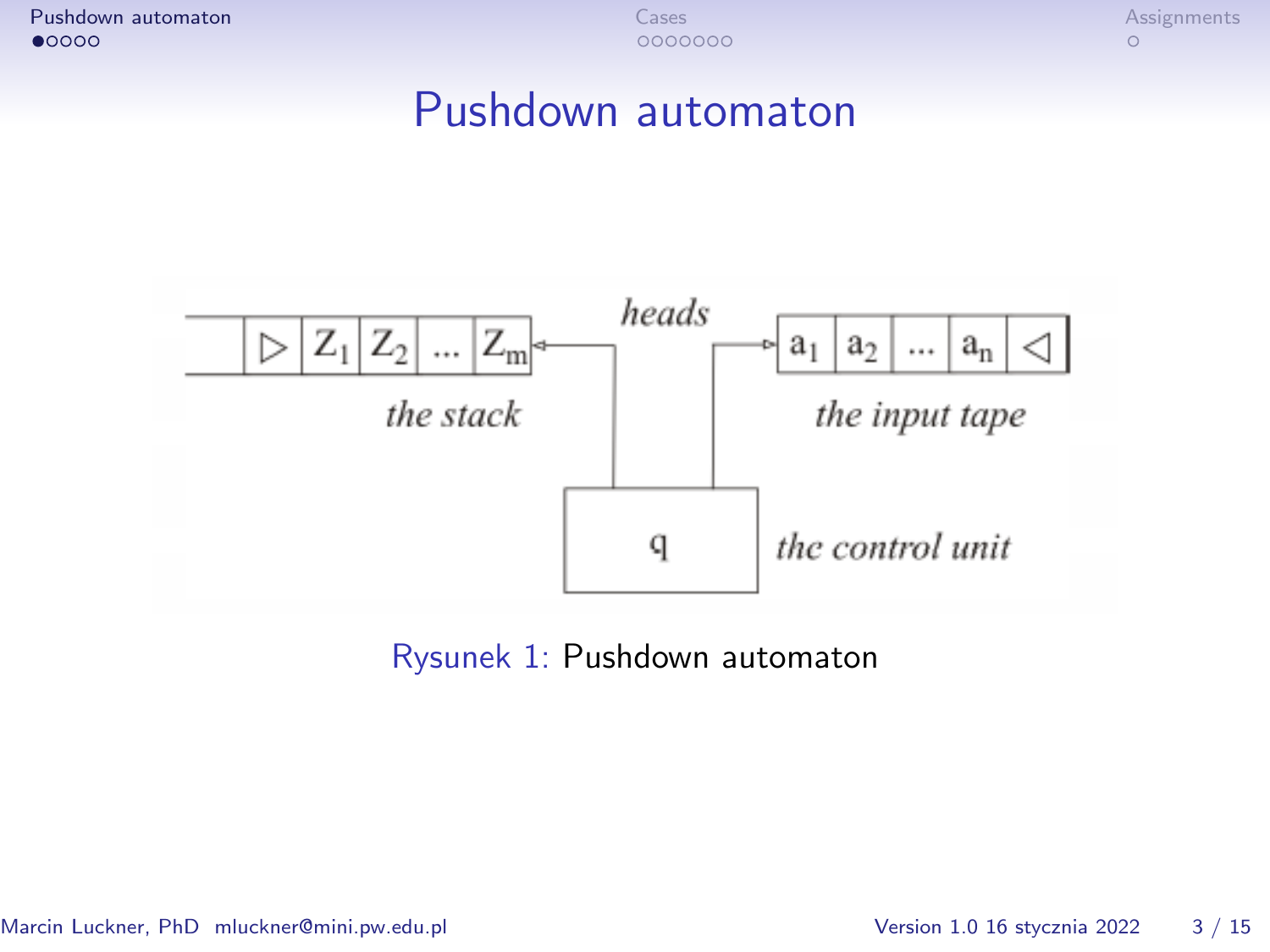# **Definition**

$$
A=(Q,\Sigma,\Gamma,\delta,q0,\triangleright,\triangleleft,F)
$$

The components have the following means

- Q A finite set of states
- $\Sigma$  the set of input symbols,
- Γ the finite stack alphabet, the set of symbols that we are allowed to push onto the stack
- *δ* the transition function, a mapping from Q *×* Σ *×* Γ to Q *×* Γ
- $q_0$  the start state
- $\triangleright$  the start symbol, initially the stack consists of one instance this symbol and nothing else
- $\triangleleft$  the input end symbol
- F the set of final states F *⊆* Q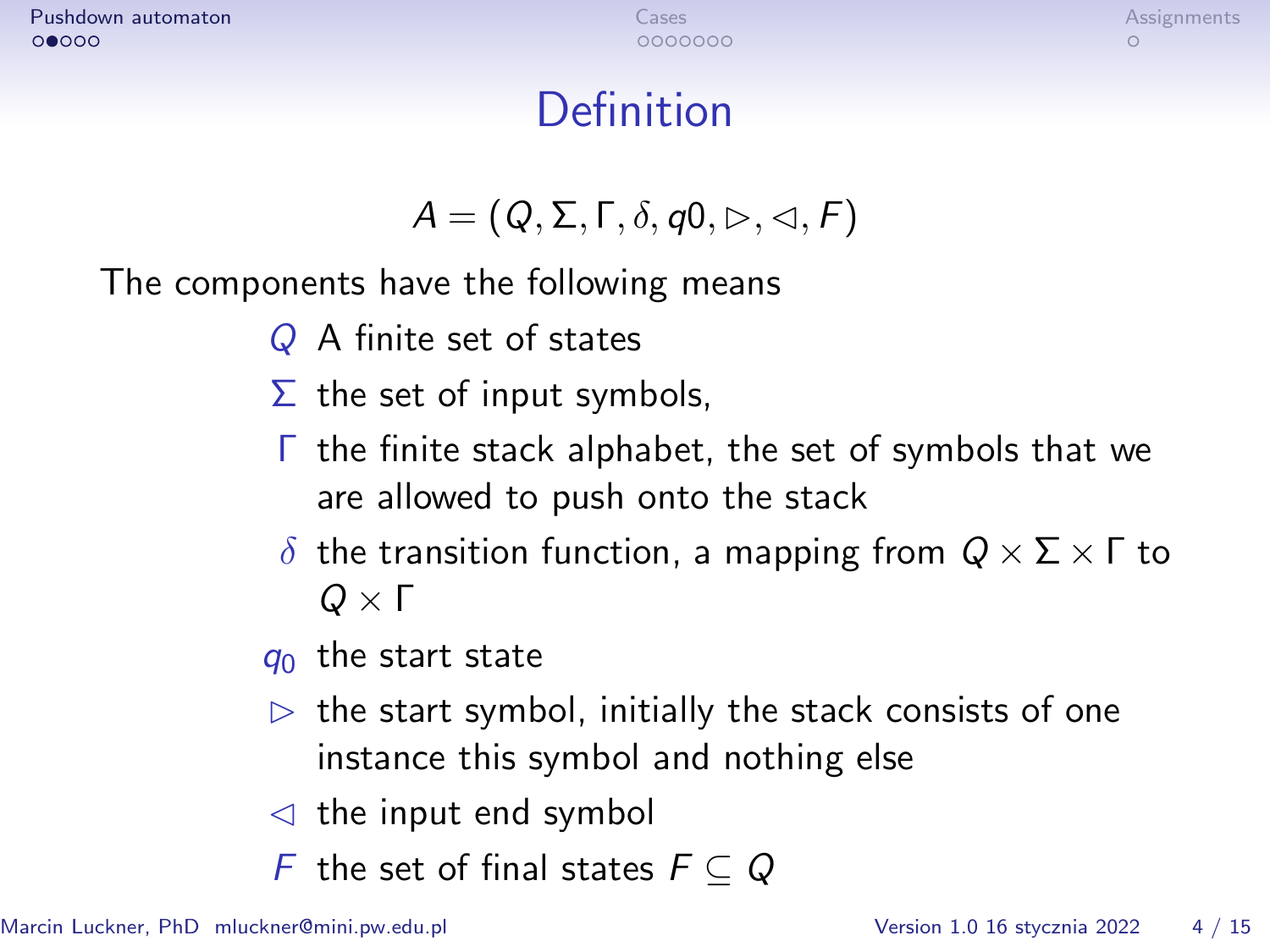[Pushdown automaton](#page-1-0) [Cases](#page-6-0) [Assignments](#page-13-0)

# **Operations**

|      |    | command argument   stack before stack after |     |
|------|----|---------------------------------------------|-----|
| stay |    | $\triangleright$ A                          | ⊳A  |
| pop  |    | $\triangleright$ A                          |     |
| push | ΑB | $\triangleright$ A                          | ⊳AB |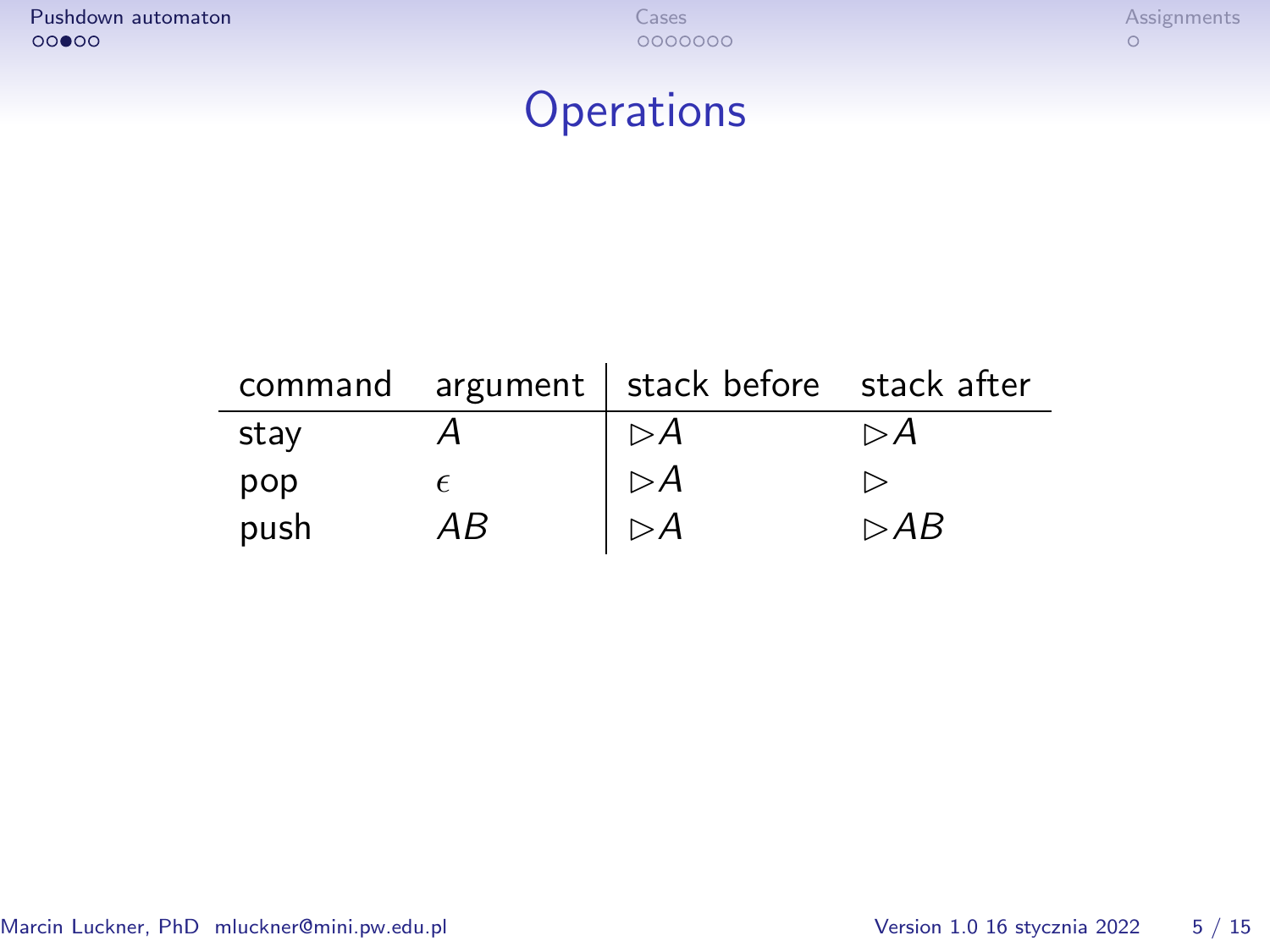# Transition table

- Unlike a Turing machine, a pushdown automaton transition function has three arguments.
- Therefore, it cannot be represented by a two-dimensional table.
- We create a single table for each state, with rows labelled by the stack symbols and columns labelled by the input symbols.
- Both rows and columns include  $\triangleright$  and  $\triangleleft$  respectively.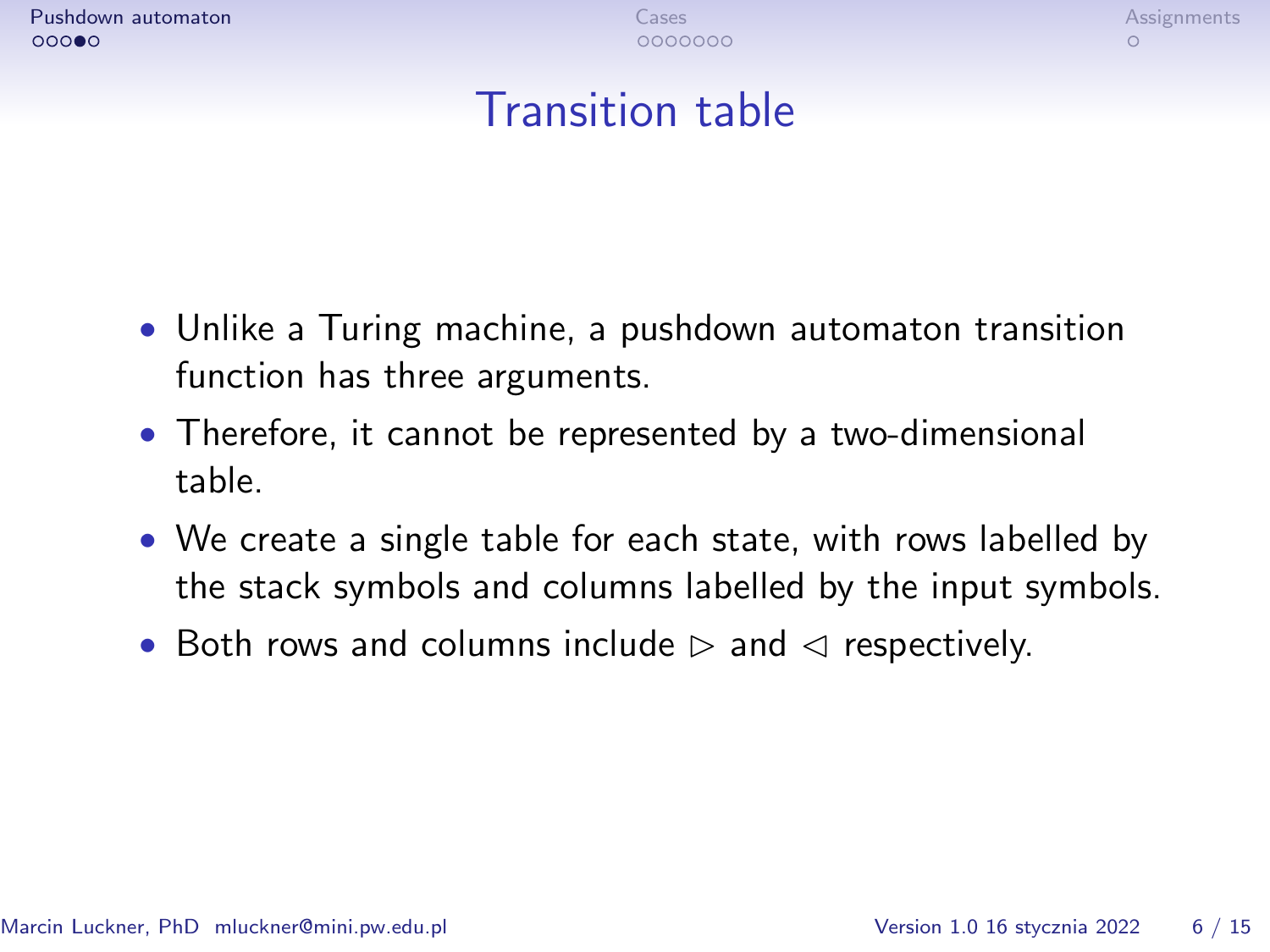# **Acceptance**

- An input word is accepted when the final state is reached.
- However, another option is acceptance with an empty stack.
	- An input word is accepted, when the input end symbol is reached and the stack is empty.
- The acceptances by an empty stack and an acceptance by a final state are equivalent.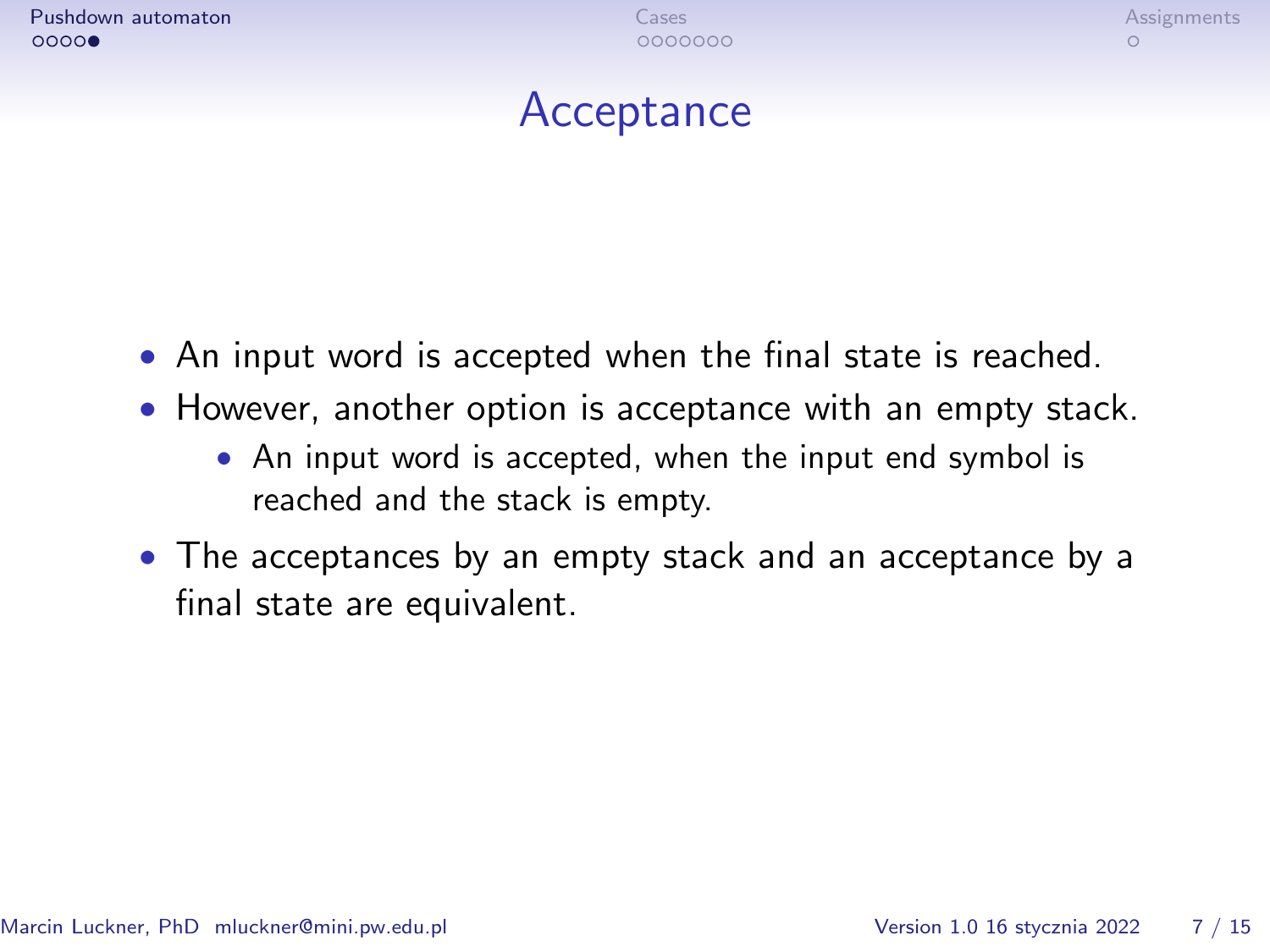<span id="page-6-0"></span>

| Pushdown automaton | Lases   | Assignments |
|--------------------|---------|-------------|
| 00000              | •000000 |             |

### Case I

### Design deterministic pushdown automaton for language over alphabet  $\Sigma = \{0, 1\}$  of words with an equal number of 0's and 1's.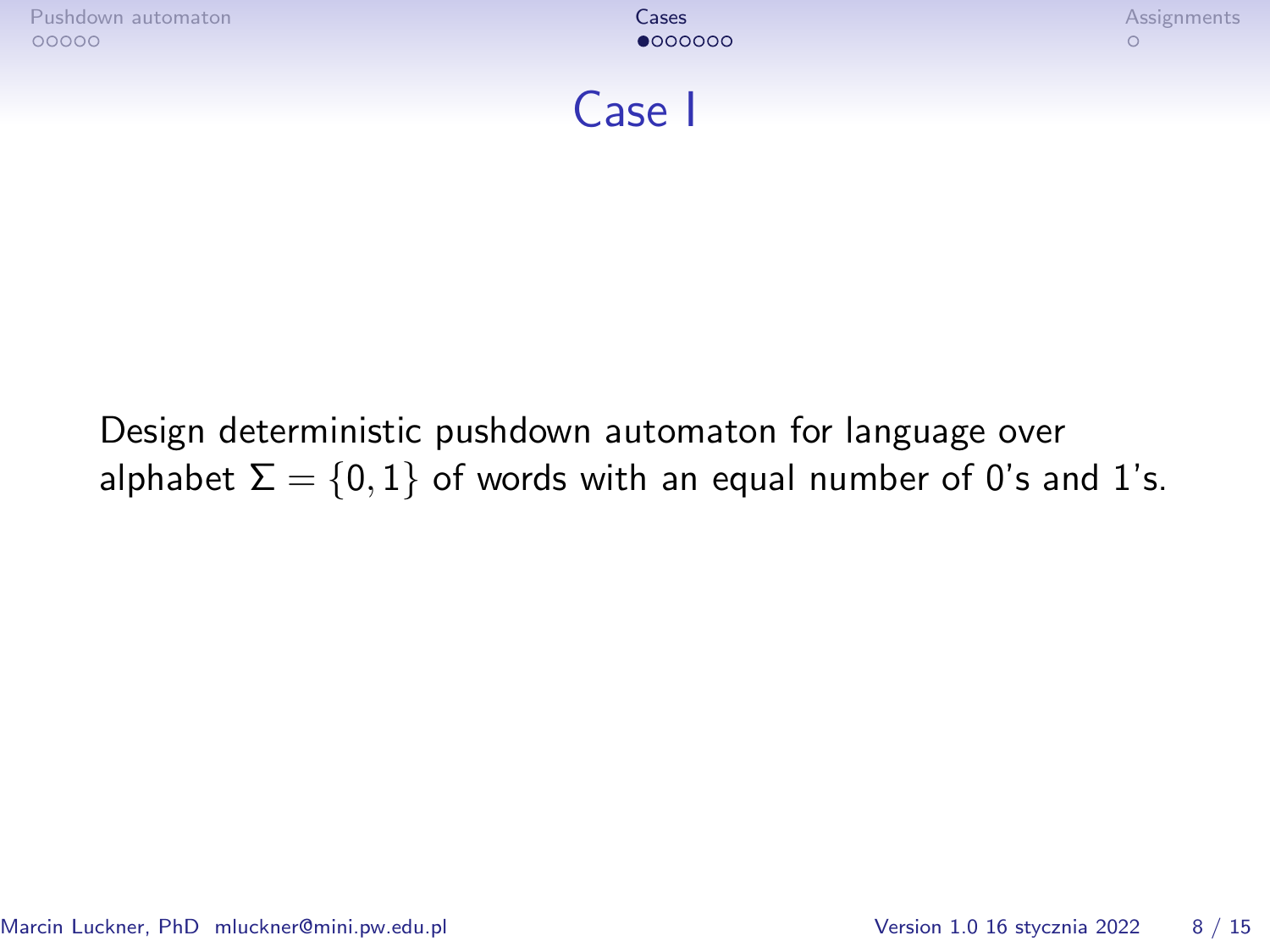[Pushdown automaton](#page-1-0) [Cases](#page-6-0) [Assignments](#page-13-0) (Cases Assignments Cases Assignments of the Cases Assignments of the Case

### Case I - idea

- We can count the symbols by storage their representation on the stack.
- If the input symbol's representation is on the top of the stack, we add symbol (push).
- If an opposite symbol is on the top of the stack, we remove the symbol from the stack (pop).
- The automaton will accept with the empty stack.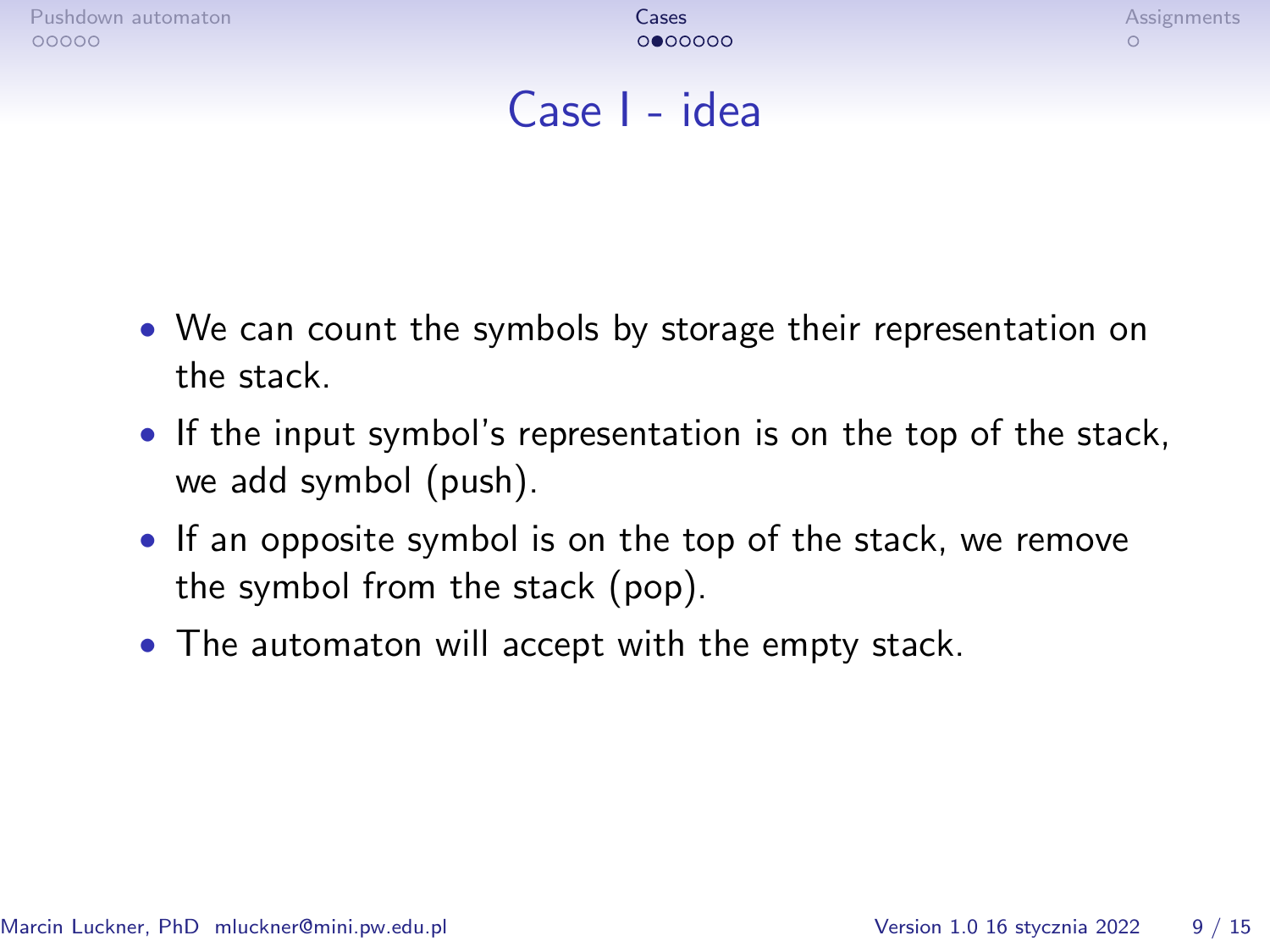[Pushdown automaton](#page-1-0) automaton [Cases](#page-6-0) Cases Cases Cases Cases Cases Cases Cases Cases Cases Cases Cases Cases Cases Cases Cases Cases Cases Cases Cases Cases Cases Cases Cases Cases Cases Cases Cases Cases Cases Cases Cases

## Case I - transition table

| $q_0$            | - 0                       |                           | ◁              |
|------------------|---------------------------|---------------------------|----------------|
| O                | $(q_0, OO)$               | $(q_0,\epsilon)$          | q <sub>R</sub> |
|                  | $(q_0,\epsilon)$          | $(q_0, II)$               | qĸ             |
| $\triangleright$ | $(q_0, \triangleright O)$ | $(q_0, \triangleright l)$ | qд             |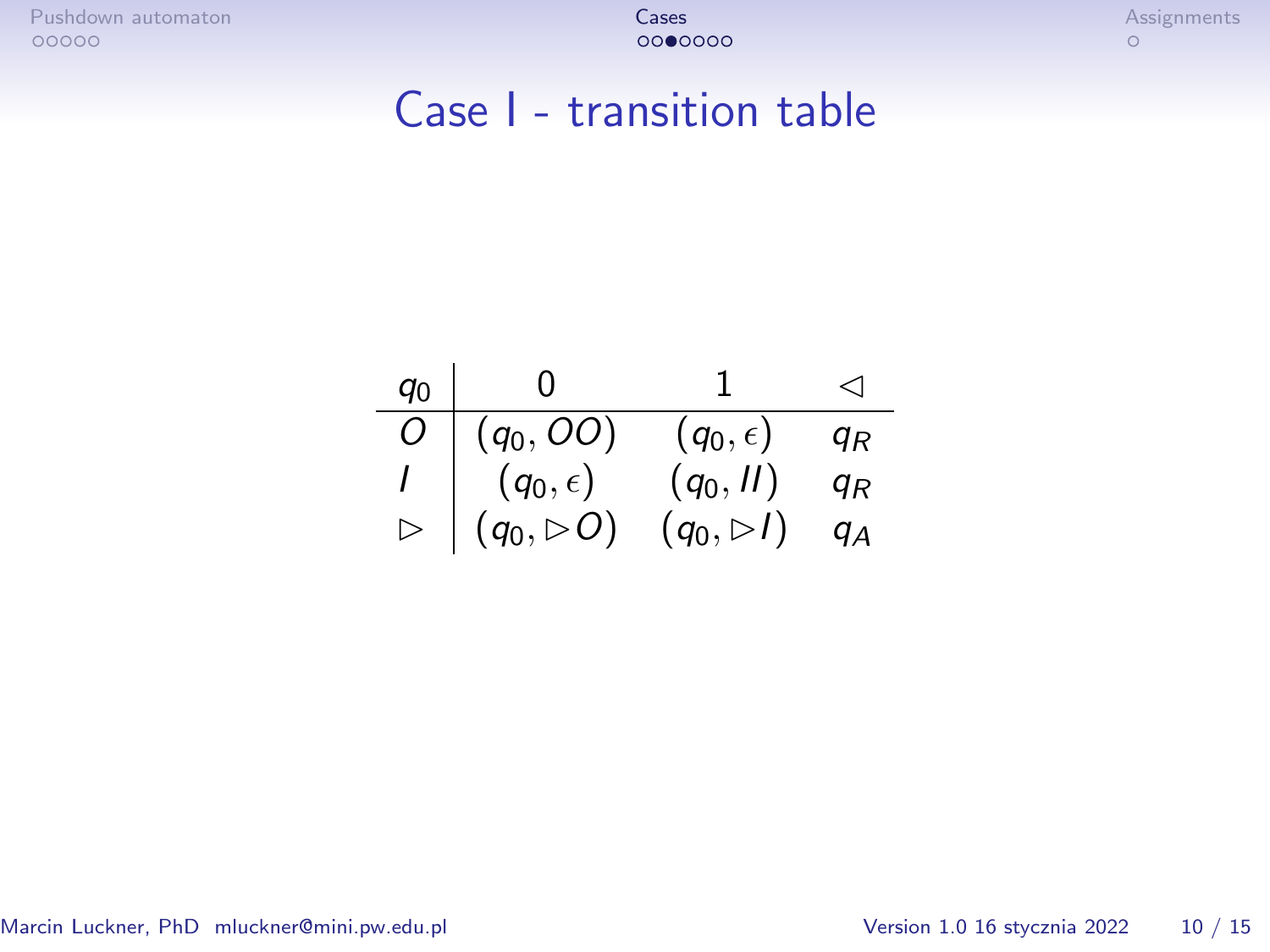| Pushdown automaton | Lases   | Assignments |
|--------------------|---------|-------------|
| 00000              | 0000000 |             |



### Design deterministic pushdown automaton for language over alphabet  $\Sigma = \{0, 1\}$  of words with twice as many 0's as 1's.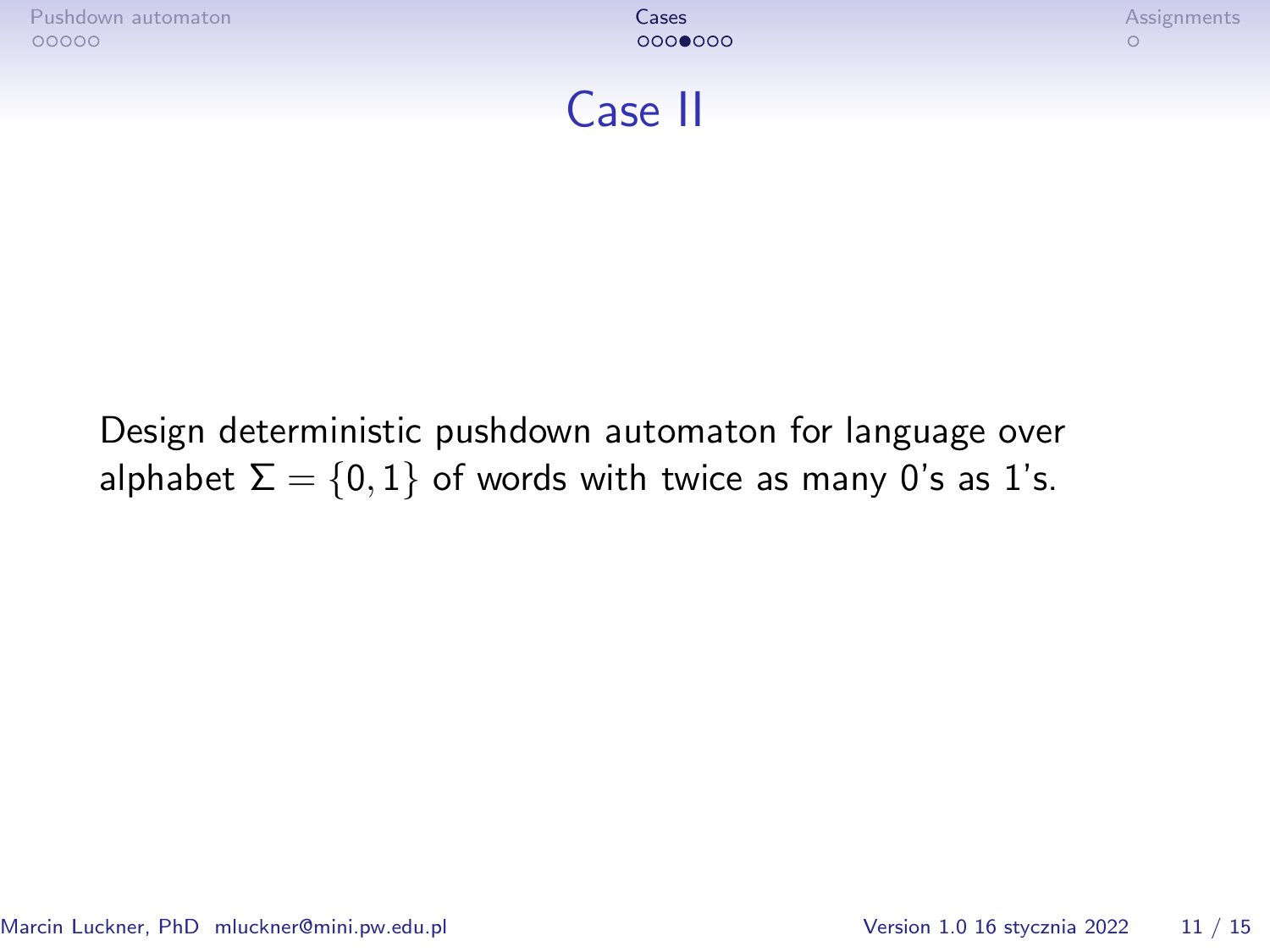[Pushdown automaton](#page-1-0) [Cases](#page-6-0) [Assignments](#page-13-0) (Cases Assignments Cases Assignments of the Cases Assignments of the Case

# Case II - idea

- The task looks similar to the previous one. However, there is one important difference.
- If we put symbols 0 on the stack, then two symbols should be removed at once with a single 1.
- It cannot be done with a single pop action. Therefore, the automaton should be nondeterministic or the double 0 must be simulated in another way.
- In the proposed solution we will use a state to simulate that.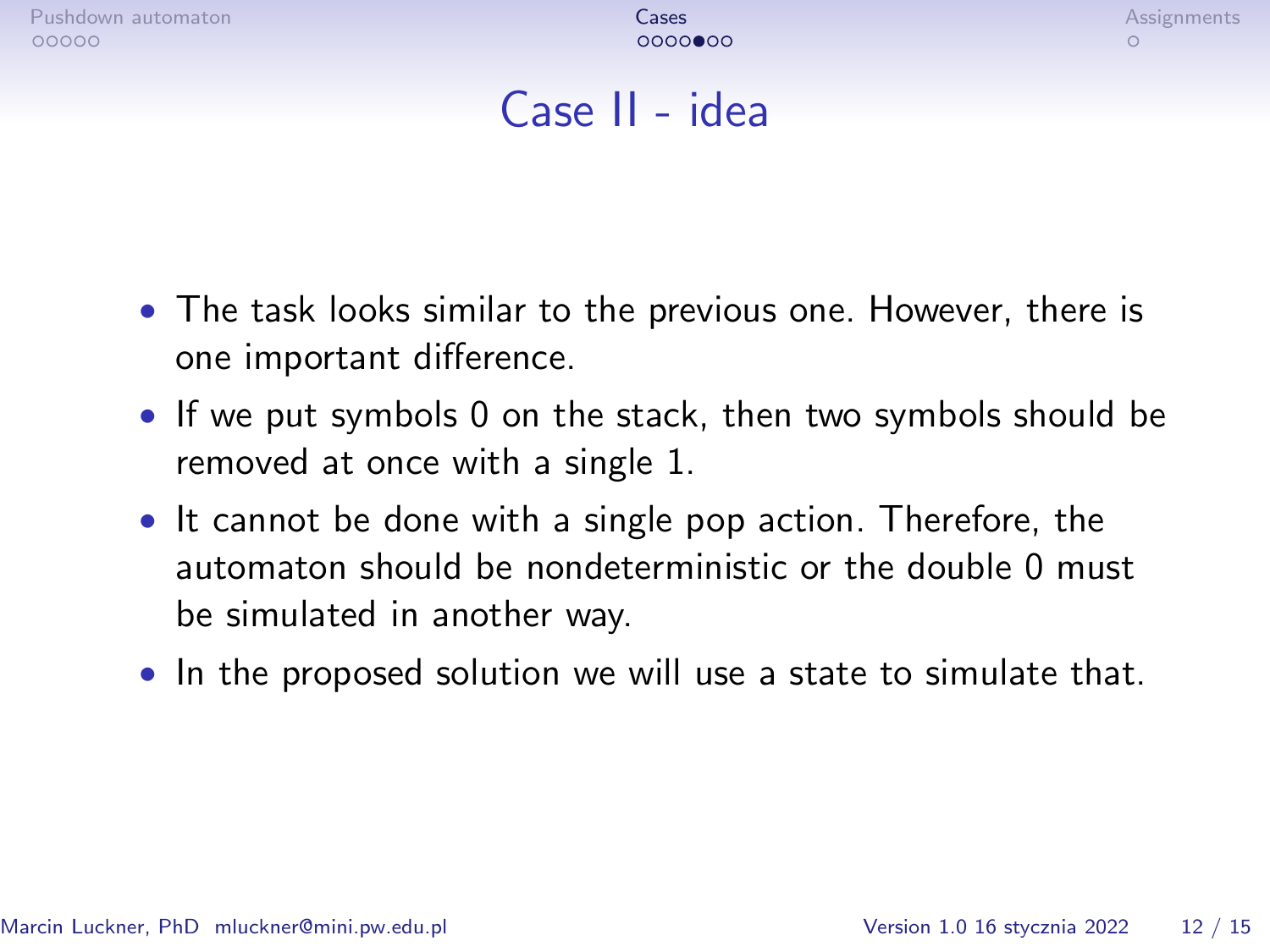[Pushdown automaton](#page-1-0) and the control of the control of the control of the control of the control of the control of the control of the control of the control of the control of the control of the control of the control of the

## Case II - transition tables

| $q_0$   0   1   $\lhd$                                                     |  |  | $q_1$   0   1   $\lhd$                                                   |  |
|----------------------------------------------------------------------------|--|--|--------------------------------------------------------------------------|--|
| $\overline{O}$ $(q_1, OO)$ $(q_0,\epsilon)$ $q_R$                          |  |  | $O (q_0,O)(q_0,\epsilon)$ $q_R$                                          |  |
| $I \left( q_1, \epsilon \right) \left( q_0, II \right)$ $q_R$              |  |  | $I \mid (q_0, I) \mid (q_1, II) \mid q_R$                                |  |
| $\triangleright$ $(q_1, \triangleright 0)$ $(q_0, \triangleright 1)$ $q_A$ |  |  | $\triangleright$ $(q_0, \triangleright)$ $(q_1, \triangleright l)$ $q_R$ |  |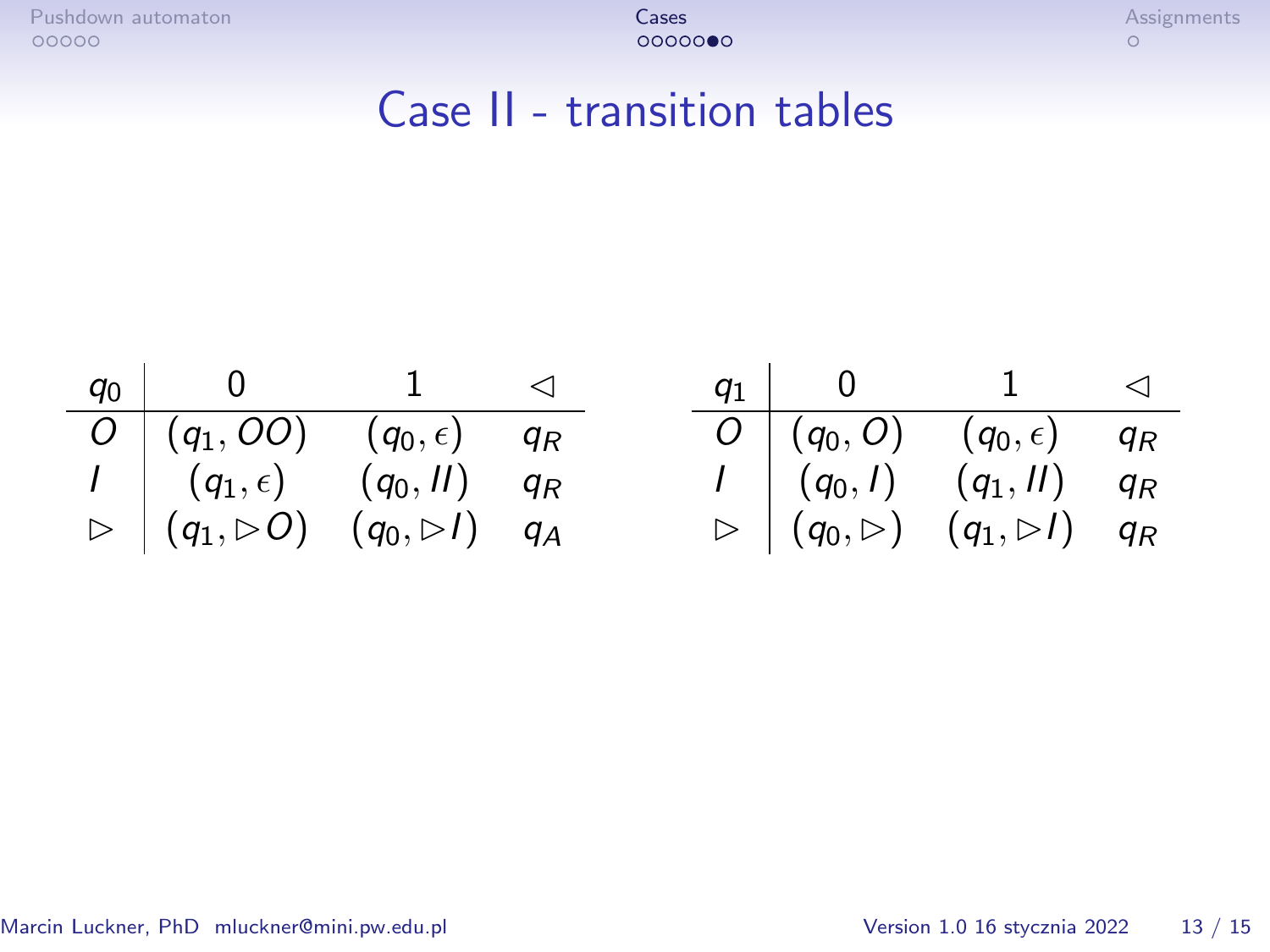# Case II - computation example

q<sup>0</sup> 0 1 C O (q1*,* OO) (q0*,* ) q<sup>R</sup> I (q1*,* ) (q0*,* II) q<sup>R</sup> B (q1*,* BO) (q0*,* BI) q<sup>A</sup> q<sup>1</sup> 0 1 C O (q0*,* O) (q0*,* ) q<sup>R</sup> I (q0*,* I) (q1*,* II) q<sup>R</sup> B (q0*,* B) (q1*,* BI) q<sup>R</sup>

- Input word: 101000
- 1. **1**01000⊲,  $q_0$ ,  $\triangleright$  → 01000⊲,  $q_0$ ,  $\triangleright$ *I*
- 2. **0**1000⊲,  $q_0$ ,  $\triangleright$ **I**  $\rightarrow$  1000⊲,  $q_1$ ,  $\triangleright$
- 3. **1000** $\lhd$ ,  $q_1$ ,  $\rhd \to 000 \lhd$ ,  $q_1$ ,  $\rhd$ *I*
- 4. **0**00⊴,  $q_1$ ,  $\triangleright$ **I**  $\rightarrow$  00⊴,  $q_0$ ,  $\triangleright$ I
- 5. **0**0 $\lhd$ ,  $g_0 \rhd \lhd \lhd 0 \lhd$ ,  $g_1 \rhd$
- 6. **0** $\triangleleft$ ,  $a_1 \triangleright \rightarrow 0 \triangleleft$ ,  $a_0 \triangleright$
- 7.  $\triangleleft$ ,  $q_0 \triangleright \rightarrow q_A$